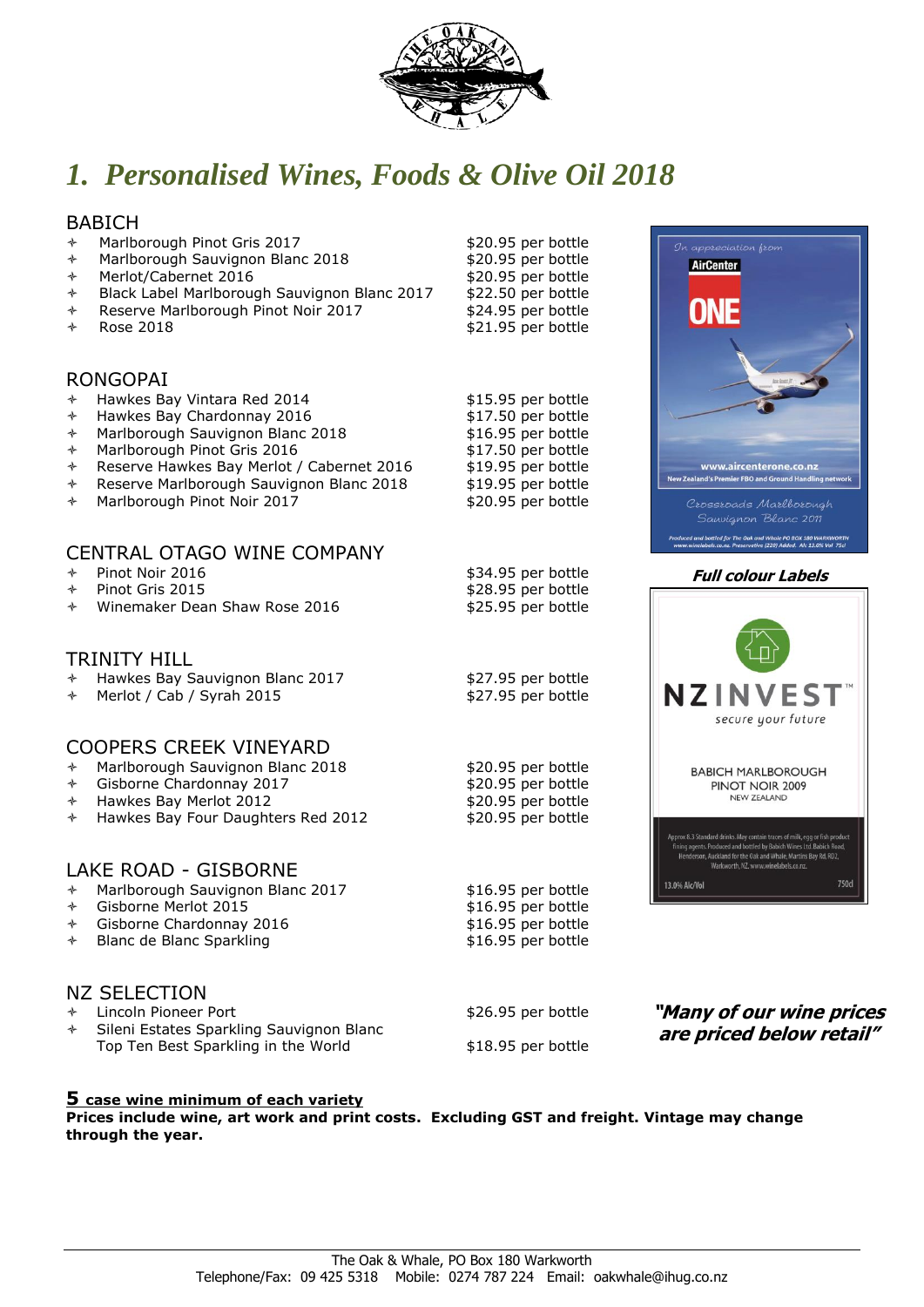# *2. Matakana Extra Virgin Olive Oil*

250ML Personalised Bottle **\$20.95 per bottle**

#### *Presentation Gift Box* **\$52.95 per gift box**

- 250ml Matakana Extra Virgin Olive Oil
- 190ml Tarragon & Roast Garlic Mustard
- 190ml Red Pepper & Orange Relish

**Minimum Orders for Olive Oil Bottle & Gift Box is 36 units**

# *3. Deluxe Personalised Wine & Food Gift Packs*

*with over 80 gourmet premium NZ made food lines*

*A. SMALL GIFT PACKS* **\$55.50** Each pack includes: Wine, Spiced Apricot & Capsicum Chutney 190ml, Sfilatino Crostini

- *B. LARGE GIFT PACKS* **\$68.95** Each pack includes: Wine, Caramelised Onion & Kawakawa 190ml, Chilli Lager Mustard 190ml & Red Pepper & Orange Relish 190ml
- *C. 6-PIECE Gift Box & Wood Wool* **\$98.95** Large 6 Piece Gift Box with wood wool includes: Wine, Texan Mopping BBQ Sauce 250mls, Chilli Larger Mustard 190ml, Caramelised Onions & Kawakawa 190ml, Spiced Capsicum & Apricot Chutney 190mls and Cheese Sticks
- *D. Small Wooden Hamper* **\$133.95** Small Wooden Hamper includes: Wine, Texan Mopping BBQ Sauce 250ml, Lime & Mint Sauce 250ml, Caramelised Onion & Kawakawa 190ml, Chilli Lager Mustard 190ml, Red Pepper & Orange Relish 190ml, Sfilatino Crostini
- *E. Large Wooden Hamper* **\$184.00** Large Wooden Hamper includes: Wine, Balsamic & Roast Garlic Salad Splash 250ml, Double Chocolate Sauce 250ml, Manuka Honey Mustard 115g, Fig, Pear & Walnut Compote 110ml, Caramelised Onion & Kawakawa 190ml, Kiwifruit & Lemongrass Relish 190ml, Lemon infused Salt, Sfilatino Crostini.

**Prices include: Wine, Deli Products Artwork & Print Cost. MINIMUM 36 BOXES There is a \$50 adaption fee for orders under 36 units**